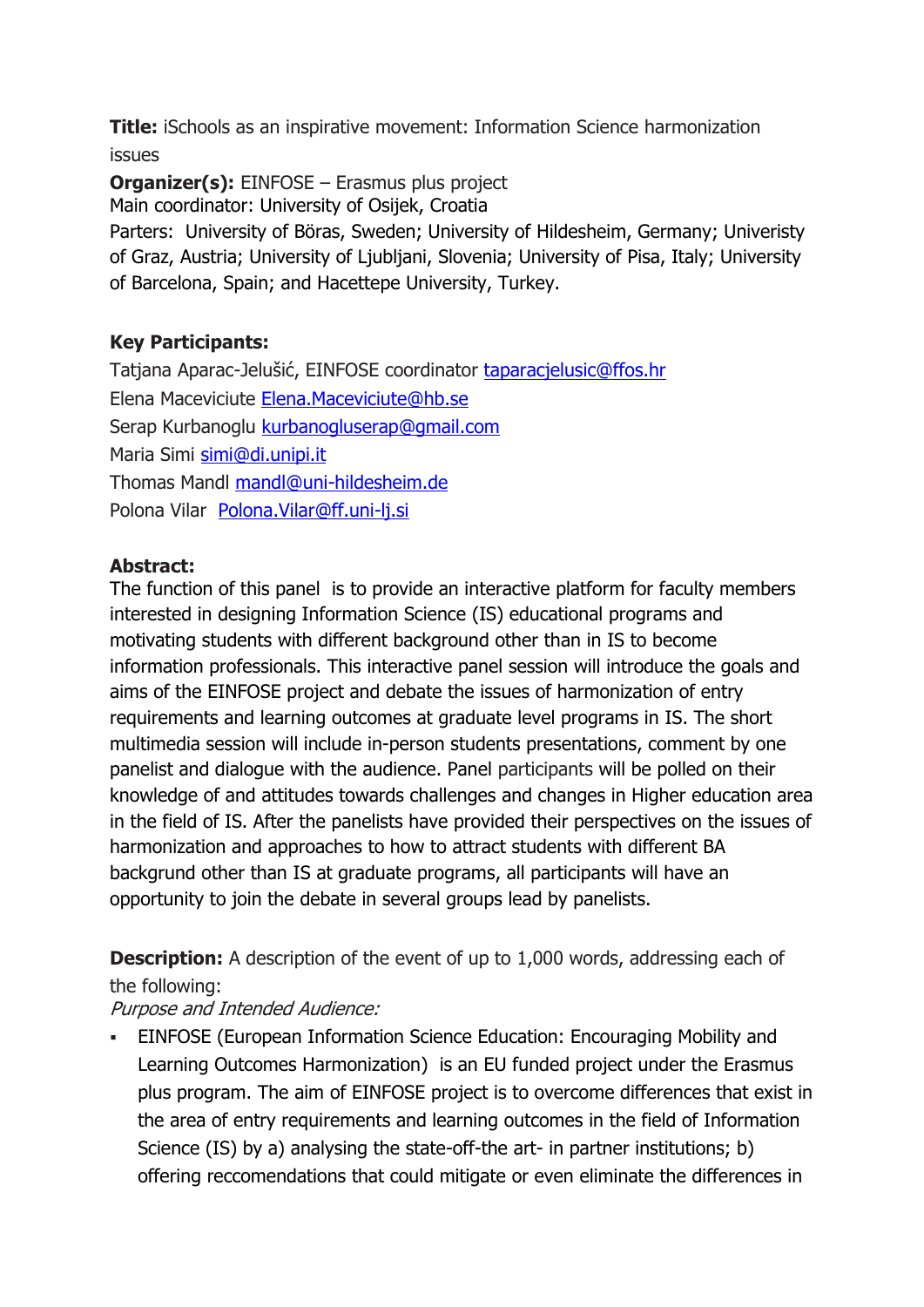enrolment procedures at different HEIs; c) offering common entry requirements through preparatory summers schools that could help in reaching a higher enrolment of students with different educational background at the graduate level programs in IS. After the original research is reported, invited experts from information science, will be asked to offer their comments and suggestions. We expect to discuss several issues that come up during the progress of EINFOSE project with deans/chairs or/and program coordinators of I-schools or (L)IS schools. We are looking forward to expected outcomes as a fruitfull contribution to the final proposals EINFOSE project is due to present to Erasmus plus funders in relation to the project's main goal: Recommendations for harmonization of entry requirements and learning outcomes in IS for master degrees. The project goal and aims are in the line with *The 2013 Communication on Opening Up* Education and Modernization agenda in Higher education, in particular with the issues relevant to the new profiles of i-professionals and recognition of digital skills and qualifications across borders.

 Proposed activities including agenda, ramp-up (development), and followthrough: This event inteds to invite participants to an active participation in discussion by allowing them to comment some of the topics prepared by EINFOSE team. After the short introduction of the EINFOSE project the panelists will engage with participants in several groups presenting them leaflets with Interaction and Engagement (SIE) main goals and expected outcomes. The participants will be asked to approach and comment main outcomes of a comparative analysis of undergraduate programs and entry requirements for graduate programs in information science (IS) at 8 European HE institutions. This part of the Interaction and Engagement (SIEs) will include mixed methodology – group work, drawing and reporting. Next part will be devoted to the of Didactic Framework and will call for other type of participants grouping with a goal to allow them to offer some usefull suggestions for attracting the best students with other background education to IS studies and better management of their preparation for the enrolment at graduate programs in IS. The outcomes of proposed SIE will be visible through a report that will be used for dissemination among iSchools and LIS departments as well as participants at the International Conference of Future education of information professionals in Pisa, September 2018. Last part of the proposed SIE will be devoted to summing up and highlighting received suggestions. One of the goals of our event will be to involve as many of our colleagues from i-Schools as possible for their comments and suggestions.

Relevance to the Conference/Significance to the Field: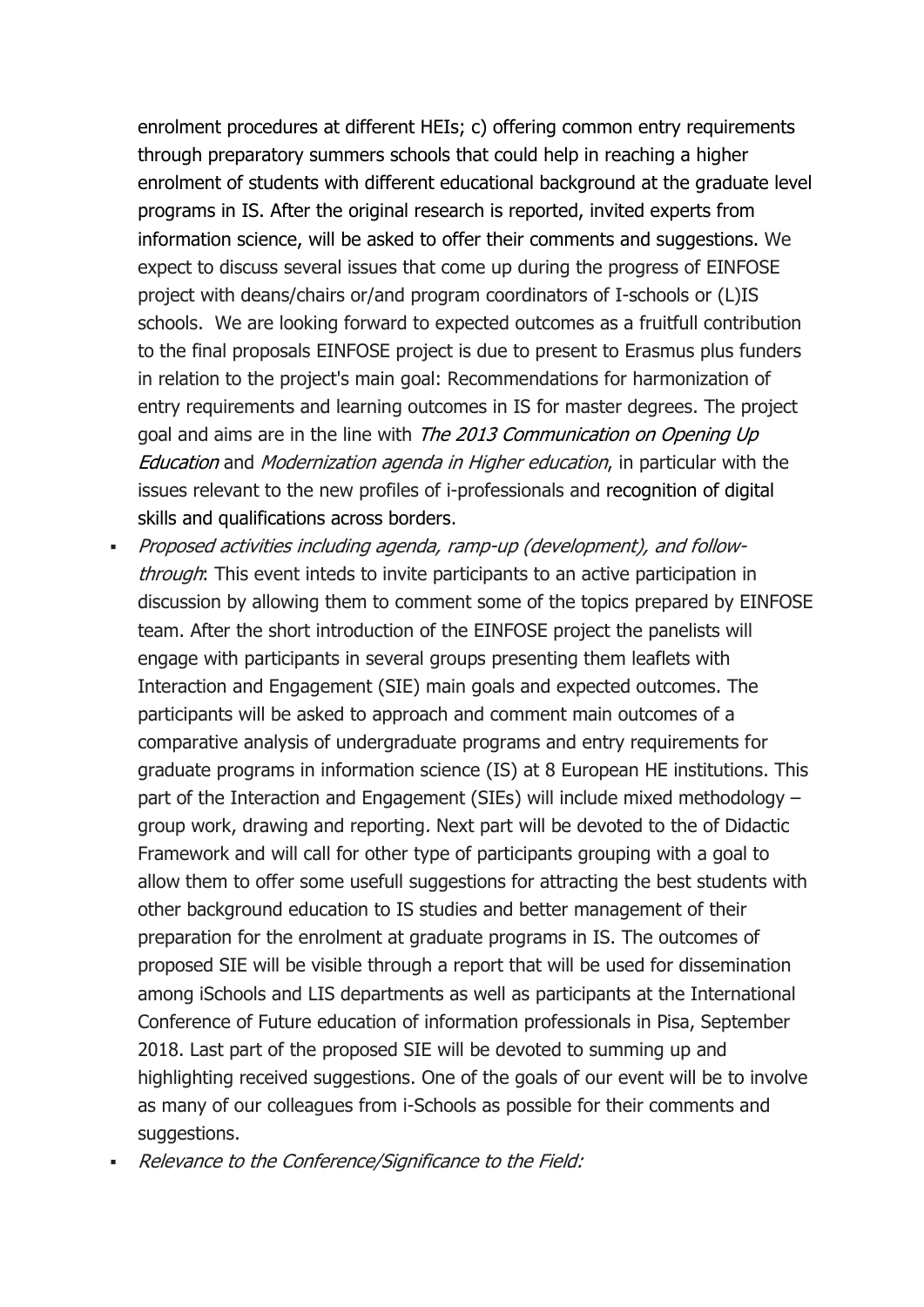One of the main outcomes of the EINFOSE project is expected to be Policy Recommendation for the Entry Requirements and Learning Outcomes harmonization. After necessary modifications, the document will be available for final discussion at the EINFOSE International Symposium in Pisa, 10-11 September 2018 [\(http://feis2018.di.unipi.it\)](http://feis2018.di.unipi.it/).

The project's objectives are in line with *ET2020*, especially its key priorities from the Modernization agenda (EC, 2011) that relate to the improvement of the quality and relevance of teaching and learning, promotion of student' and staff' mobility, cross-border cooperation and the emphasis on the importance of the "knowledge triangle". All partners involved in EINFOSE project are determined to further develop their partnership network, share experience with other colleagues, and to take an active part in the implementation of the goals of the 2013 Communication on Opening Up Education (EC, 2013), in particular of these goals that might result in easier recognition of digital skills and qualifications across borders.

Since iSchool community is recently spreading over the world, and in Europe in particular, we believe that EINFOSE project could contribute to the rising of the awareness of the need to re-think the potentials of LIS education in a changing environment.

**Duration:** Our session requires 90-minute session.

| Title                                                | Presenter                                    | Time<br>(min.) |
|------------------------------------------------------|----------------------------------------------|----------------|
| <i>Overview of the</i>                               | T. Aparac-Jelušić                            | 5              |
| <b>Study and Results</b><br>Multimedia session       | Thomas Mandl & the<br>audience               | 10             |
| The View from an<br>i-School                         | Elena Maceviciute & the<br>audience          | 10             |
| The View from a<br><b>Computer Science</b><br>school | Maria Simi & the audience                    | 10             |
| Overview of<br><b>EINFOSE</b> main<br>Recommendatons | Polona Vilar & the audience                  | 20             |
| <b>Open Discussion</b><br>Concluding<br>remarks      | Panelists & the audience<br>Serap Kurbanoglu | 30<br>5        |
|                                                      |                                              | 90             |

## **Table 1. The Agenda for the panel.**

## **Tatjana Aparac-Jelušić**

Retired as Distinguished Professor, Department of Information Sciences, University of Zadar and Dean of the PhD program Knowledge Society and the Information